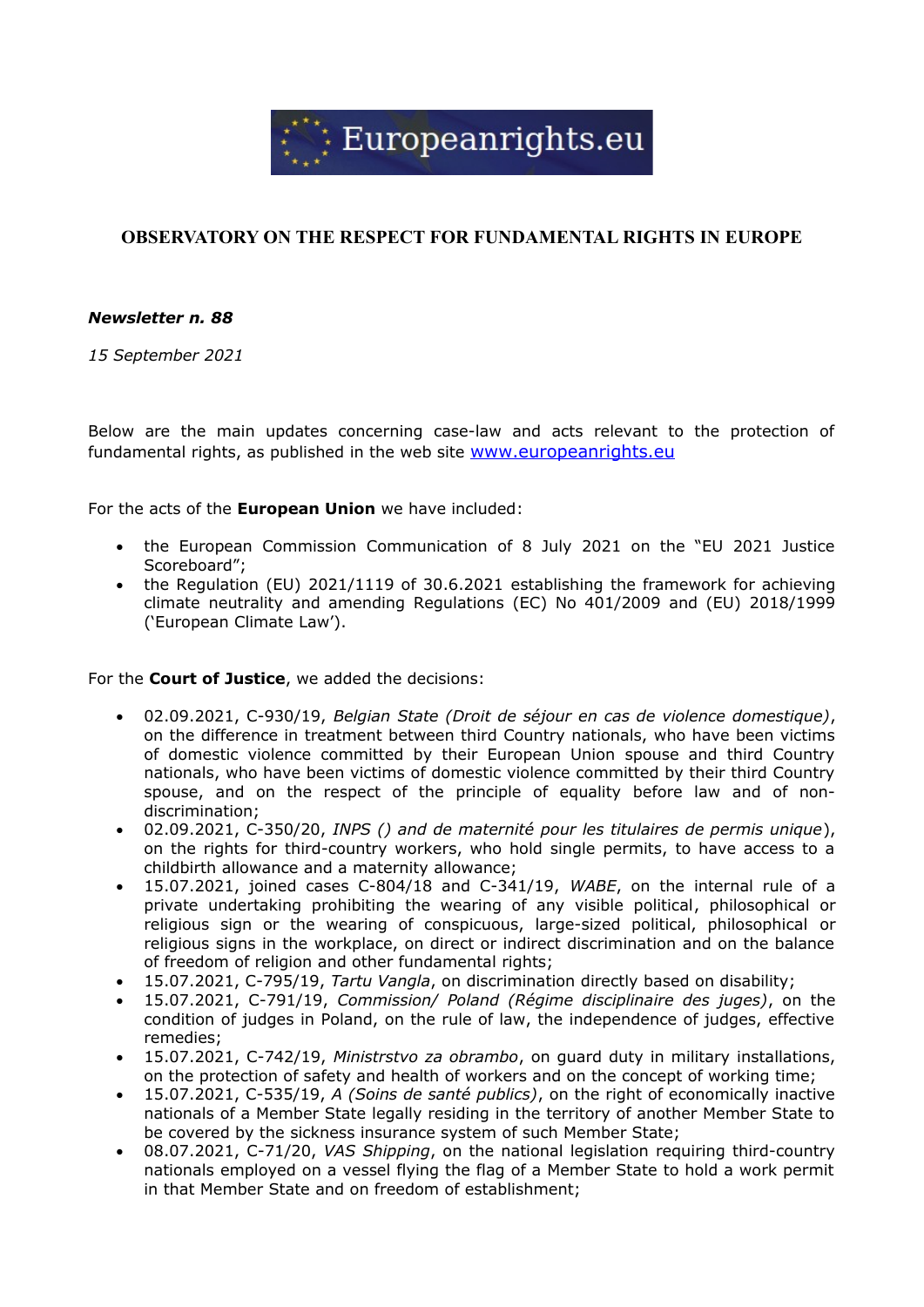and the conclusions of the **Advocate General**:

- 02.09.2021, C-117/20, *bpost*, and C-151/20, *Nordzucker and others*, both on the principle of *ne bis in idem*;
- 15.07.2021, C-261/20, *Thelen Technopark Berlin*, on the disapplication of national law in a dispute between individuals concerning a right deriving from a national norm establishing minimum tariffs in contrast with Directive 2006/123/EC;
- 15.07.2021, C-401/19, *Poland / Parliament and Council*, on copyright and freedom of information and expression;

### and for the **General Court** the decision:

 7.07.2021, T-668/19, *Ardagh Metal Beverage Holdings/ EUIPO (Combinaison de sons à l'ouverture d'une canette de boisson gazeuse)*, on the registration of a sound mark submitted in audio format.

For the **European Court of Human Rights** we would like to highlight the judgments:

- 29.06.2021, *Broda and Bojara v. Poland* (n. 26691/18 and 27367/18), according to which the removal by the Ministry of Justice of the applicants, two vice-presidents of Kielce Regional Court, did not respect their right of access to a court;
- 29.06.2021, *Yezhove and others v. Russia* (n. 22051/05), according to which the Convention was violated because of the hostility towards opinions expressed against the Government in a decision which established custodial sanctions without having analysed the situation of each demonstrator, who had occupied and damaged premises of the Ministry;
- 24.06.2021, *Khachaturov v. Armenia* (n. 59687/17), on the decision to extradite an applicant who was unfit for travel, even with medical supervision, due to his severe health condition: according to the Court, extradition without proper assessment of the transfer risks would entail a breach of the Convention;
- 22.06.2021, *Erkizia Almandoz v. Spain* (n. 5869/17), according to which the authorities violated the right to freedom of expression of a former Basque separatist politician by convicting him for comments he had made at a public ceremony;
- 22.06.2021, *Hurbain v. Belgium* (n. 57292/16), on the lack of violation of the right to freedom of expression following the civil judgment against the newspaper "*Le Soir*" in order to anonymise the identity of a rehabilitated offender;
- 22.06.2021, *R.B. v. Estonia* (n. 22597/16), which found the violation of the Convention for the lack of information given to a four years' old child on his duty to tell the truth and on his right not to witness against his father, which led to the exclusion of his testimony and to the acquittal of his father from the charge of sexual abuse;
- 17.06.2021, *Miniscalco v. Italy* (n. 55093/13), according to which the disqualification criteria for candidates in Italian regional elections, where a conviction has become final, do not breach the Convention;
- 15.06.2021, Grand Chamber judgment, *Kurt v. Austria* (n. 62903/15), according to which Austrian authorities did not fail, pursuant to the Convention, to protect the applicant and her children's life;
- 15.06.2021, *Ömür Çağdaş Ersoy v. Turkey,* (n. 19165/19), on the violation of the right to freedom of expression of a student following his conviction for the opinions expressed against the Prime Minister;
- 15.06.2021, *Melike v. Turkey* (n. 35786/19), on the violation of the right to freedom of expression of a contractual cleaning lady working in a government service, who was dismissed for having "liked" posts on Facebook;
- 15.06.2021, *Y.S. and O.S. v. Russia* (n. 17665/17), according to which the existence of a "serious risk" had not been correctly evaluated in a decision which established the return of a child in a war zone in East Ukraine, pursuant to the Hague Convention: the Court found the violation of the Convention;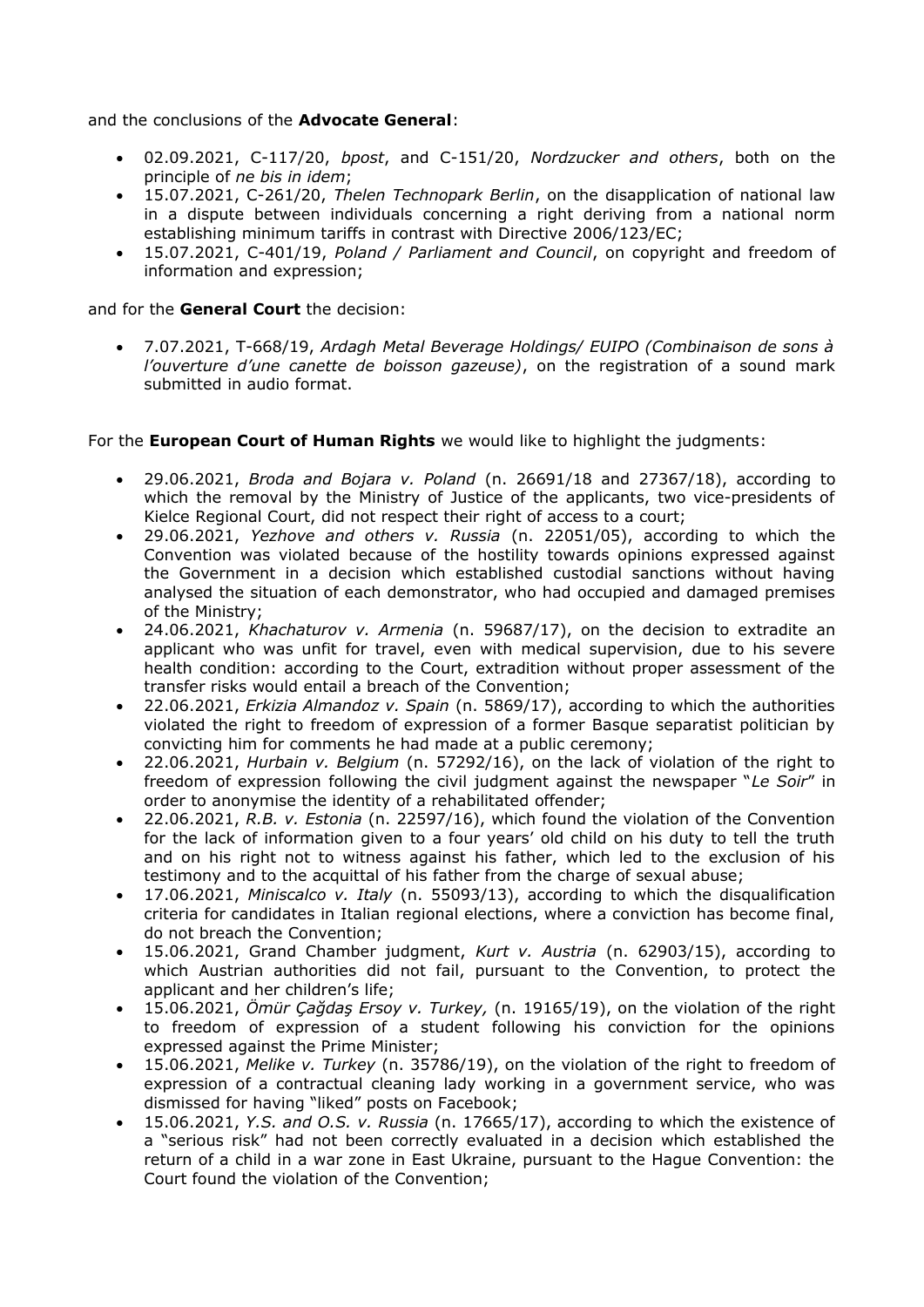- 10.06.2021, *Norwegian Confederation of Trade Unions (LO) and Norwegian Transport Workers' Union (NTF) v. Norway* (n. 45487/17), according to which the ruling, which found a union boycott unlawful under EEA law, was not in breach of the Convention;
- 08.06.2021, *Ancient Baltic Religious Association Romuva v. Lithuania* (n. 48329/19), on the refusal to grant State recognition to the "Ancient Baltic Religious Association", deemed not a neutral and impartial decision, also in consideration of the lack of effective remedies;
- 08.06.2021, *Ilievi and Ganchevi v. Bulgaria* (69154/11 and 69163/11), on the excessive use of physical force by the police during the search at the house of the applicants suspected of financial crimes: the Court found the violation of the Convention with regard to the search, but excluded the violation of the dignity of the family members;
- 01.06.2021, Grand Chamber judgment, *Denis and Irvine v. Belgium* (n. 62819/17 and 63921/17), on the refusal to discharge offenders with persisting mental disorders from compulsory confinement after the new law reserving its use for most serious offences: the Court held the non-violation of the Convention;
- 01.06.2021, *Association ACCEPT and others v. Romania* (n. 19237/16), on a case in which the police failed to prevent the raid and verbal abuse by far-right people during the public screening of a film on the topic of LGBT rights.

## For the **extra-European area** we have included:

- the decision of the *Supreme Court of the United States* of 1.9.2021, which rejected the request to block the execution of the Texan law on abortion "Senate Bill 8" (SB 8), which establishes the prohibition to terminate the pregnancy after the detection of the unborn child's heartbeat;
- the decision of the *United States Court of Appeals for the Fifth Circuit* of 18.8.2021, which overturned the decision of 2017 of the District Court of Texas on the constitutional illegitimacy of the norms of the Texas Senate Bill 8, Section 6, where they introduced an additional medical procedure for abortion through the "dilation and evacuation" method (D&E);
- the decision of the *United States Court of Appeals for the Sixth Circuit* of 5.8.2021, which overturned the decision of 2015 of the District Court of Tennessee on the illegitimacy of the legal term of 48 hours before practicing abortion, starting from the moment in which the doctor has given the patient certain information concerning abortion;
- the order of the *United States District Court Eastern District of Arkansas Central Division* of 20.7.2021, which blocked the execution of the Arkansas General Assembly Act 309 of 2021, which prohibits abortion in any situation except from the case of emergency and necessity in order to save the woman's life;
- the decision of the *Inter-American Court of Human Rights* of 3.6.2021, case *Moya Solís vs. Peru*, on the violation of the right to an effective remedy and of the principle of legality within a proceeding of ratification of an officer of the court; another decision of 3.6.2021, case *Guerrero, Molina y otros vs. Venezuela*, on the responsibility of the State for the violation of the right to life, to personal integrity and to an effective remedy, with regard to the extrajudicial execution of two individuals committed by some policemen in 2003; the decision of 26.3.2021, case *Guachalá Chimbo y otros vs. Ecuador*, which recognized the responsibility of the State for the violation of several articles of the Convention, with regard to the disappearance of a mentally disabled person from the hospital where he was kept, to the lack of informed consent concerning his hospitalization and the medical treatment received, as well as to the quality – not acceptable – of such treatment; and another decision of 26.3.2021, case *Vicky Hernández y otras vs. Honduras*, which recognizes the responsibility of the State for the homicide occurred in 2009, of Vicky Hernández, a *transgender* woman, prostitute and human rights activist, on account of her expression or gender identity and in the light of the national context of violence and discrimination against LGBTI persons.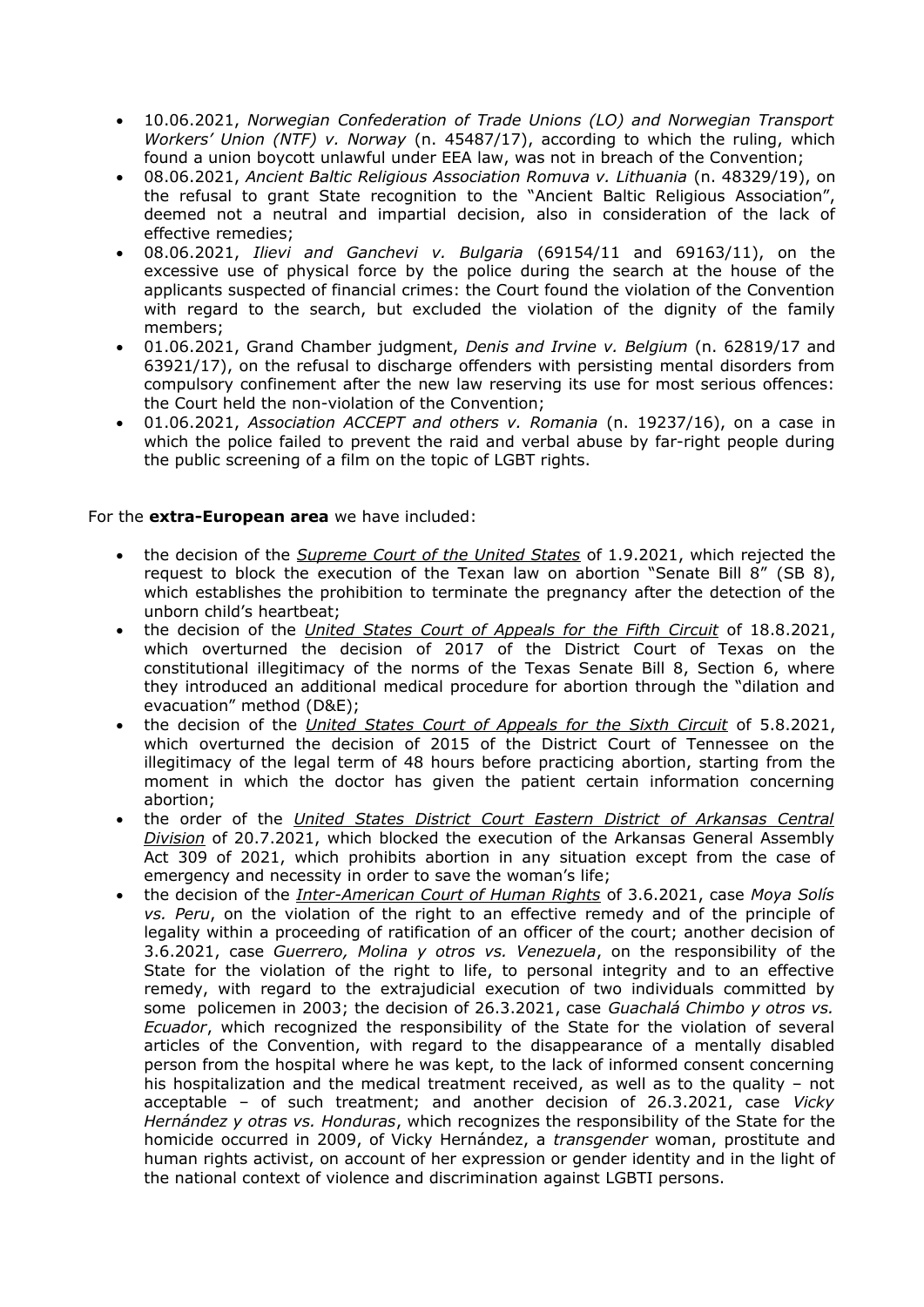As far as **case law of national courts** is concerned, the following decisions must be highlighted:

- **Austria**: the order of the *Verfassungsgerichtshof* (Constitutional Court) of 18.8.2021, which established the suspension of the preventive detention of an Afghan national, for whom the European Court of Human Rights on 2 August 2021 requested the suspension of the expulsion for all the month of August; and the decision of the *Oberste Gerichtshof* (Supreme Court) of 23.6.2021, which makes a reference for a preliminary ruling to the Court of Justice on the interpretation of some articles of the General Data Protection Regulation (GDRP), with regard to the collection and processing of users' data by Facebook;
- **Belgium**: the decision of the *Cour constitutionnelle* n. 107/2021 of 15.7.2021, which rejects the claim lodged against the law of 23 March 2019 on the organization of prison services and the statute of the penitentiary staff, also recalling the norms of the EU Charter of Fundamental Rights, the ECHR and the European Social Charter and the jurisprudence of the Court of Strasbourg; the decision n. 97/2021 of 1.7.2021, in the matter of medical professions and requirements for the setting-up of pharmacies, in the light of EU relevant legislation in such matter and of the jurisprudence of the Court of Justice; and the decision n. 91/2021 of 17.6.2021, which finds the constitutional legitimacy of article 6(4) of the law of 19 December 2003 "on the European arrest warrant", which transposes the framework decision of the Council 2002/584/JHA;
- **Bosnia and Herzegovina**: the decision of the *Ustavni sud* (Constitutional Court) of 16.7.2021, which rejects a claim lodged for the alleged violation of the right to a fair trial with regard to the evaluation of proof, also in the light of the jurisprudence of the Court of Strasbourg; the decision of 26.3.2021, which found the partial constitutional illegitimacy and the contrast with article 8 of the ECHR of article 109 paragraph 1, second paragraph, and paragraph 2 of the Criminal Procedure Code, where it provides for the possibility to carry out an exam on other persons – other from the suspected and accused person – even without their consent, in order to find traces or consequences of the crime or to get a blood sample or carry out other medical procedures to analyse and establish relevant facts in the criminal proceeding; and another decision of 26.3.2021, which rejected the claim lodged against the "Law on Republic Administration" of the Serb Republic of Bosnia and Herzegovina (*Republika Srpska*) with regard to the competence in the matter of foreign affairs and, in particular, the area concerning the process of European integration;
- **France**: the decision of the *Conseil constitutionnel* of 5.8.2021, on the constitutional legitimacy of some norms adopted to curb the spread of the virus Covid-19; the decision of the *Cour de cassation* n. 705/2021 of 8.7.2021, on the possibility for the judge to examine *ex officio* the unfair term of a commercial contract, which recalls the jurisprudence of the Court of Justice; the decision n. 614/2021 of 8.7.2021 which, in a case of exercise of parental authority, recalls the Hague Convention and the Regulation (EC) n. 2201/2003 on the minor's rights; and the decision n. 1052/2021 of 7.7.2021 which, in a case of dismissal, examines the applicability of the ILO Convention n. 178 (excluded in relation to the duration of the work contract);
- **Germany**: the decree of the *Bundesverfassungsgericht* (Federal Constitutional Tribunal) of 23.6.2021, with regard to urgent – rejected – claims against the agreement on the unified patent court, which recalls EU legislation in the matter of European patent; and the decree of 8.6.2021, in the mater of *Recovery Plan*; and the decision of the *Bundesgerichtshof* (Federal Court of Justice) of 15.6.2021, which established, according to article 15 of Regulation (EU) 2016/679, that the controllers of personal data processing shall give information on such processing also with regard to internal already well-known procedures;
- **Great Britain**: the decision of the *United Kingdom Supreme Court* of 30.7.2021, in the matter of right to freedom, in the light of the jurisprudence of the European Court of Human Rights on article 5 of the ECHR, in a case concerning the reception of minors with particular needs in specialized facilities; the decision of 23.7.2021, on the burden of proof in the matter of discrimination at the workplace on grounds of race; the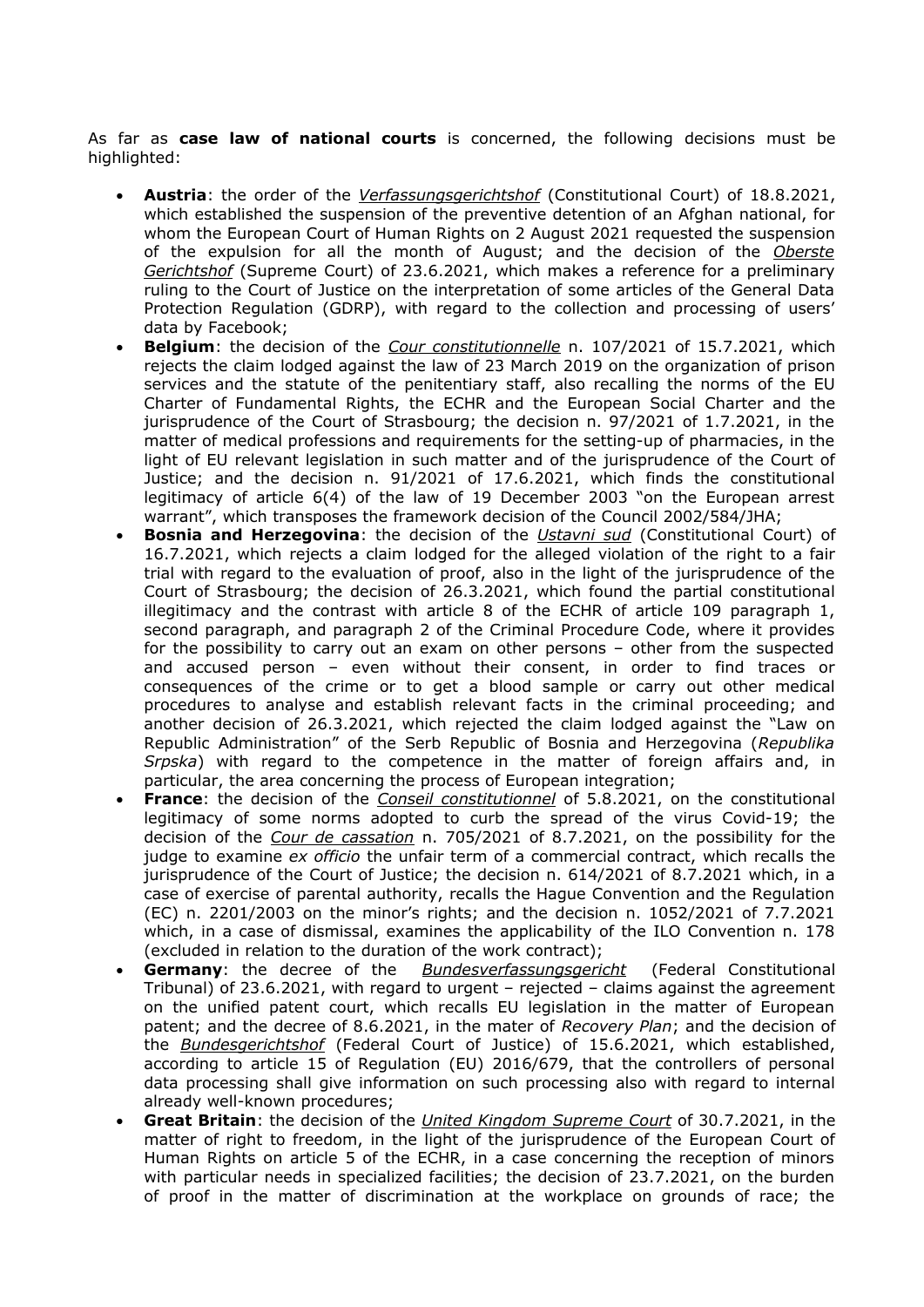decision of 16.7.2021, on the balance between the right to private and family life and public security, following an expulsion measure and with the prohibition for an Iranian national to enter the territory; the decision of 9.7.2021, in which the Court finds not in contrast with articles 4 and 14 of the ECHR the national norm excluding compensation through a national fund for victims of crimes when the applicants – in this specific case victims of human being trafficking – have been subject of a conviction for which it has not yet passed the term provided for by the "Rehabilitation of Offenders Act 1974", which allows the cancellation of such measure from the personal criminal record; and another decision of 9.7.2021, on the solitary confinement in prison of under-age prisoners and the jurisprudence of the ECHR on article 3 of the ECHR; the decision of the *England and Wales Court of Appeal* of 23.7.2021, in which the Court annuls the denial by the competent national authority to the mother's request of passport for her three under-age children, who are British nationals but resident in an extra EU Country, where the parental responsibility is recognized only to the father: the Court also found the national legislation of the extra-EU Country discriminatory on grounds of gender, pursuant to the combination of articles 8 and 14 of the ECHR; the decision of the *England and Wales High Court* of 14.7.2021, in which the Court denies the request by the competent health authority to extend the length of the internment of a minor with serious mental disability, since the treatment was brutal and humiliating and not in his best interest; and the decision of 3.6.2021 on the illegitimacy of the detention and on the detention conditions in an asylum seekers center during the Covid-19 emergency;

- **Ireland**: the decision of the *Supreme Court* of 23.7.2021, which, with regard to two cases of extradition towards Poland, orders the reference for a preliminary ruling to the Court of Justice on the applicability of legal doctrine expressed by the latter in the cases *LM* (case C-216/18 PPU) and *L and P* (joined cases C-354/20 PPU and C-412/20 PPU); and the decision of 20.7.2021, in the matter of European arrest warrant following the withdrawal of the United Kingdom from the European Union, which decided to refer such issue to the Court of Justice for a preliminary ruling; the two decisions of the *Court of Appeal* of 21.7.2021, which both make a reference for a preliminary rulingl to the Court of Justice on the interpretation of the concept of "trial ended with a decision", pursuant to article 4a(1) of the framework decision 2002/584/JHA on the European arrest warrant, in combination with article 6 of the ECHR and articles 47 and 48(2) of the European Union Charter of Fundamental Rights; and the decision of 1.7.2021, on the application of article 8 of the ECHR with regard to proceedings concerning the European arrest warrant;
- **Italy**: the decision of the *Corte costituzionale* n. 150 of 12.7.2021, which recognizes the illegitimacy of some national penalty provisions against journalists responsible of defamation, also in contrast with the ECHR; and the decision n. 157 of 2.07.2021, which finds constitutionally illegitimate the refusal of legal aid for foreigners who do not have any certification about their income, recalling article 47 of the European Union Charter of Fundamental Rights; the order of the *Corte di cassazione* n. 15118 of 31.5.2021, on the calculation of the workers in the event of collective dismissal, which recalls the jurisprudence of the Court of Justice; the order of the *Consiglio di stato* of 4.3.2021, making a reference for a preliminary ruling to the Court of Justice with regard to measures against decisions become final in contrast with Union law; the order of the *Tribunale di Padova* of 13.7.2021, which disregards national law on baby bonus, because in violation of EU legislation on the principle of equal treatment of third country nationals with regard to family benefits, despite the preliminary referral ordered by the Constitutional Court in the same matter in the light of the principle of fair (and fast) trial; and the decision of the *Tribunale di Milano* of 28.5.2021, which establishes the reinstatement of a worker included in a collective dismissal procedure, whose fixedterm contract had been converted in a no time limit contract, on grounds of the violation of the anti-discrimination clause of the directive on fixed-term contracts and examining the jurisprudence of the Court of Justice;
- **Latvia**: the decision of the *Satversmes Tiesa* (Constitutional Court) of 4.6.2021, on the compatibility of articles  $3(c)$ ,  $4(3)$ ,  $4(4)$ ,  $12(1)$  and 14 of the Convention of the Council of Europe on preventing and combating violence against women and domestic violence (Convention of Istanbul) with the Constitution of the State: the Court, also applying the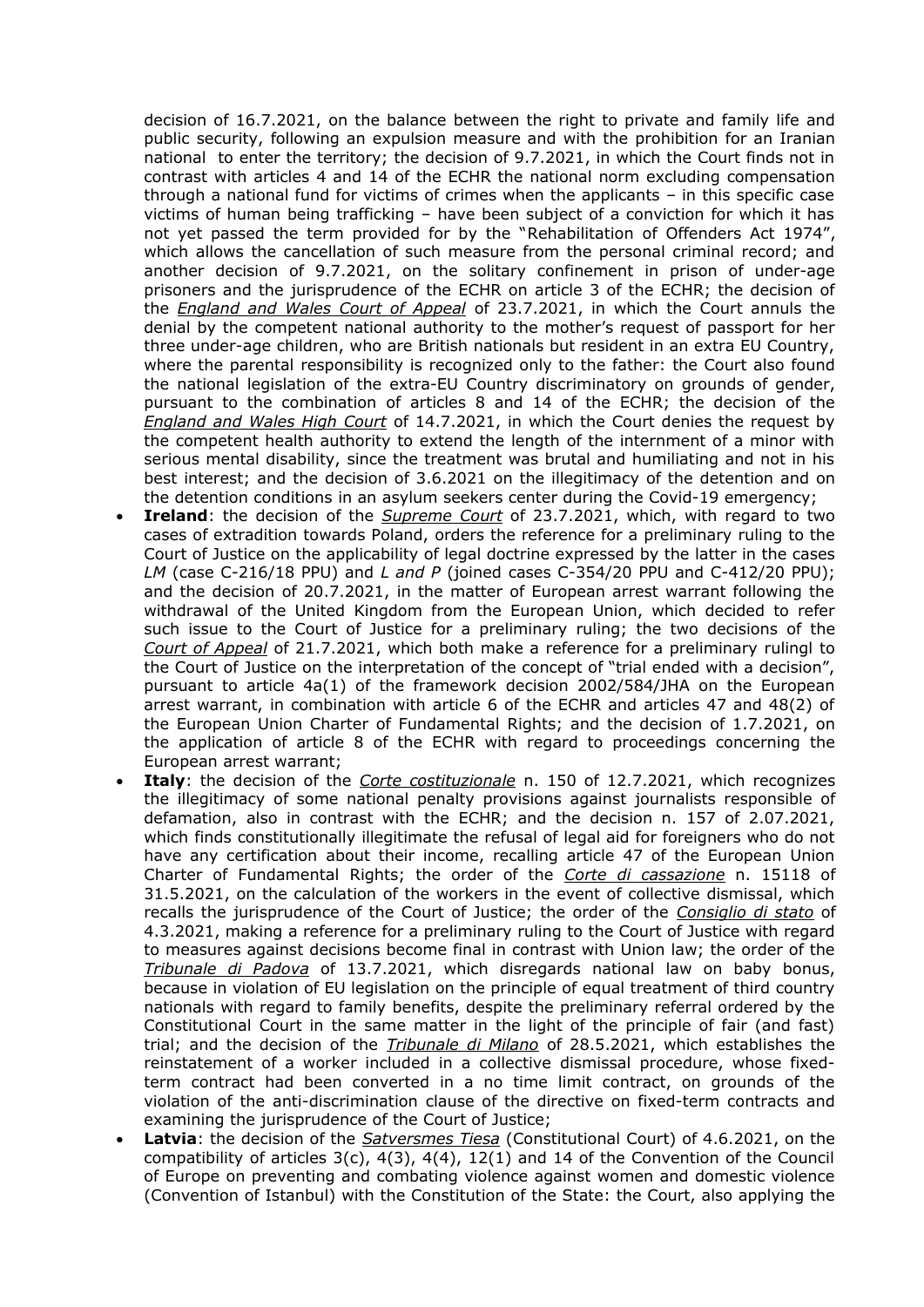jurisprudence of the Court of Strasbourg, established the compatibility of article 4(4) with the Constitution, and closed the proceeding concerning the other issues;

- **Poland**: the decision of the *Trybunał Konstytucyjny* (Constitutional Court) of 14.7.2021, according to which article 4(3), second paragraph, of the Treaty of the European Union – in combination with article 279 of the Treaty on the Functioning of the European Union – is in contrast with the Constitution of the State, where it establishes the obligation for Member States to give execution to provisional measures provided for by the Court of Justice concerning the organization and functioning of national courts;
- **Portugal**: the decision of the *Tribunal Constitucional* n. 660/2021 of 29.7.2021, in the matter of suspension of the limitation period in administrative proceedings, which recalls article 49 of the EU Charter of Fundamental Rights and the jurisprudence of the Courts of Strasbourg and Luxembourg; the decision n. 491/2021 of 8.7.2021, on the principle of adversarial procedure and the right of defence in criminal matters, which recalls the ECHR and the jurisprudence of the Court of Strasbourg; the decision n. 474/2021 of 29.6.2021, which holds the constitutional illegitimacy of certain norms of article 12 of law 38/2018 "*relativa ao direito à autodeterminação da identidade de género e expressão de género e à proteção das características sexuais de cada pessoa*" for the violation of the principle of rule of law and recalls the Resolutions of the European Parliaments and of the Parliamentary Assembly of the Council of Europe in such matter; and the decision n. 431/2021 of 22.6.2021, which rejects the claim lodged, also pursuant to the EU Charter of Fundamental Rights, against article 75 of law n. 83-C/2013, where it provides for the suspension of pension supplements in favour of retired workers of undertakings in the public sector which gained negative net results in the last three budgets;
- **Spain**: the decision of the *Tribunal Constitucional* n. 148/2021 of 14.7.2021, on the constitutional legitimacy of the norms adopted to face the health crisis caused by the Covid-19 virus, which also recalls the ECHR and the jurisprudence of the Court of Strasbourg; the decisions n. 122/2021 and n. 121/2021 of 2.6.2021, with which the Court rejects the claims lodged, respectively, by Jordi Cuixart i Navarro and Jordi Sànchez i Picanyol against the decision of the Supreme Tribunal of 14 October 2019, which convicted them of sedition in relation to the facts of Autumn 2017 linked to the referendum for Catalunya's autonomy, also recalling the norms of the ECHR and the jurisprudence of the Court of Strasbourg; the order of the *Tribunal Supremo* of 22.7.2021, which makes a reference for a preliminary ruling to the Court of Justice on the interpretation of articles 6(1) and 7(1) of Directive 93/13/EEC on unfair clauses in consumer contracts, with regard to the limitation period of the legal action to obtain the refund of sums paid by the consumer as a consequence of an invalid clause; and the decision of 28.6.2021, in the matter of successive fixed-term contracts in the public sector, which analyses the jurisprudence of the Court of Justice on the Framework Agreement CES, UNICE and CEEP on fixed-term work, included in the Annex to Directive 1999/70/EC.

For what concerns **comments,** we have included the following texts:

#### **Articles**:

[Association of Polish Public Prosecutors](http://www.europeanrights.eu/index.php?funzione=S&op=5&id=1803) *Lex Super Omnia* "The stick method – the 'good change' system of persecuting independent prosecutors"

[Giuseppe Bronzini](http://www.europeanrights.eu/index.php?funzione=S&op=5&id=1814) "European Union and the protection of self-employment: towards a "turning point" of the Union?"

[Michele de Luca](http://www.europeanrights.eu/index.php?funzione=S&op=5&id=1804) "Protection of health at the workplace: between tradition and innovation during Covid 19"